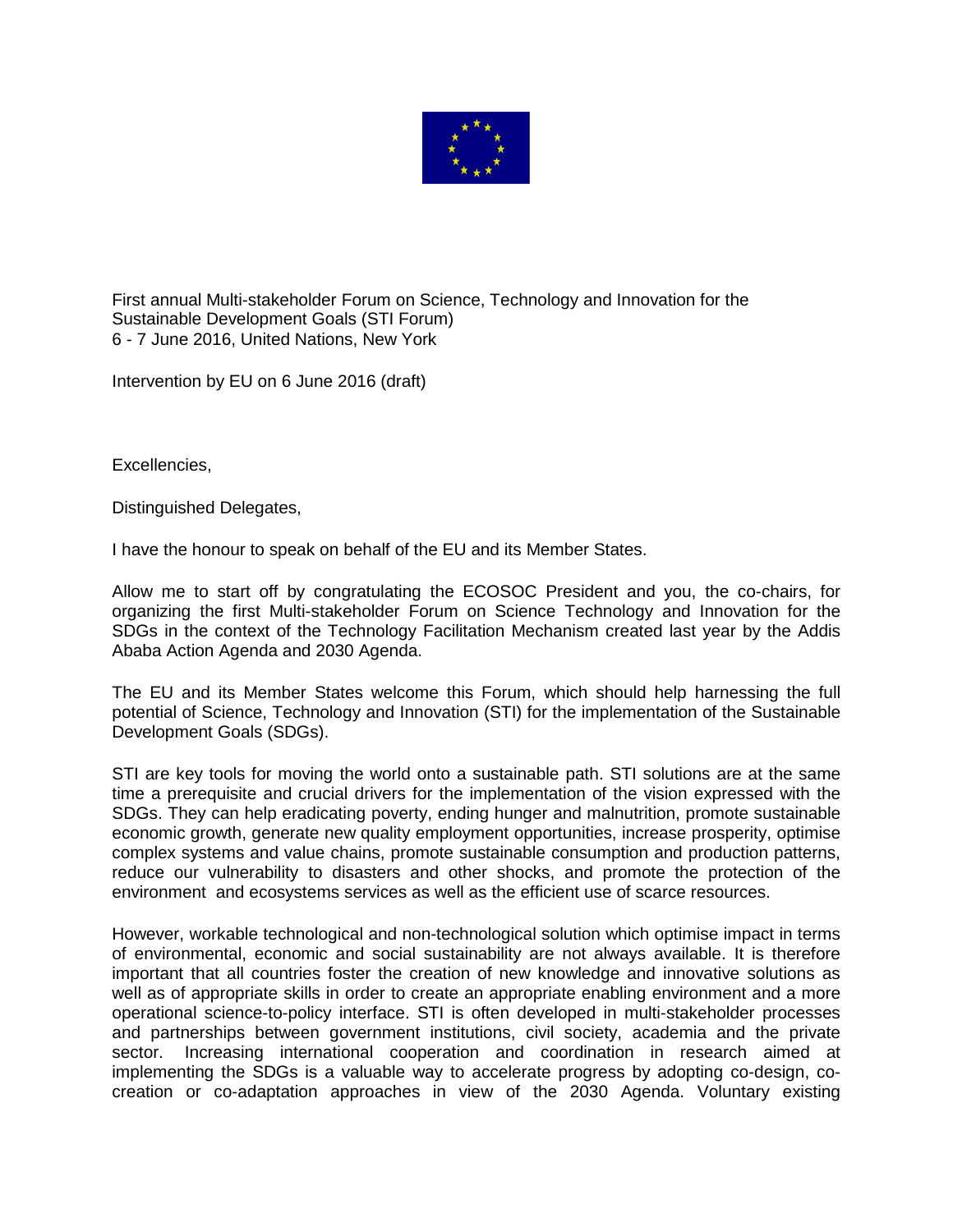cooperation schemes should be used and fostered, as intensively as possible, such as the Belmont Forum, the Global Earth Observation System of Systems (GEOSS), and joint initiatives such as Mission Innovation, as well as the implementation process of the COP 21/Paris agreement with respect to STI.

All countries should be encouraged to increase bilateral, regional and multilateral cooperation on STI and on solution-oriented but open-ended research in areas of particular relevance to the SDG's, such as sustainable agriculture, food security and sustainable water management. In order to facilitate development of and access to environmentally sound technologies, North-South cooperation, South-South and triangular cooperation should all be promoted, in particular for LDCs.

In line with the "universality" of the SDGs, the European Union (EU) has already committed to moving towards a sustainable way of living where people are "living well within the limits of our planet", on the one hand.

On the other hand, the EU and its Member States are very engaged in research and innovation. They support intensively research projects for sustainable development in Europe and globally through research programmes, such as the European Union's programme for Research and Innovation, Horizon 2020. Horizon 2020 has a budget of 74.8 billion euros over a period of seven years (2014-2020). In 2014, 46% of the total research expenditure of the Horizon 2020 programme was focusing on sustainable development issues and this share can be expected to grow towards 60% over the coming years. Global challenges, common interests and priorities as well as mutual benefits are key aspects and drivers of our global commitment to co-creation of solutions, as well as the intention of creating an open knowledge sharing platform for sustainable development processes. The EU Horizon 2020 programme is "Open to the World" and offers possibilities for research and innovation through international cooperation.

All partners in international cooperation should reinforce capacity development and promote scientific and technical cooperation, while engaging all stakeholders. STI policies should be enhanced and aligned with the 2030 Agenda by (i) reorienting mind-sets and behaviours towards SDGs; (ii) strengthening partnerships and enhancing engagement amongst countries and engaging all stakeholders (especially the private sector) for developing tailor-made international STI initiatives; (iii) "walking the talk", addressing causes of implementation gaps, ensuring domestic integration of the SDGs in/with STI, improving policy coherence, building up opportunities to benefit from the "data revolution", and setting up monitoring, evaluation and assessments of STI for the SDGs.

The EU and its Member States remain committed to improving and mainstreaming support for capacity development in all areas of the global partnership, and in particular in research through inclusive processes and a multi-stakeholder approach. Development of capacity in partner countries is a key factor for improving development effectiveness and efficiency. We are ready to step up our support for capacity building in research, including in the field of statistics and monitoring in partner countries.

The STI Forum needs to act as a platform for coordination, monitoring progress, identifying the best practices, knowledge and information sharing and a framework for implementing further actions aiming at transforming our world and realizing the 2030 Agenda for Sustainable Development. In this regard it's also important that the outcome of this first STI Forum adequately feeds into the High Level Political Forum in July.